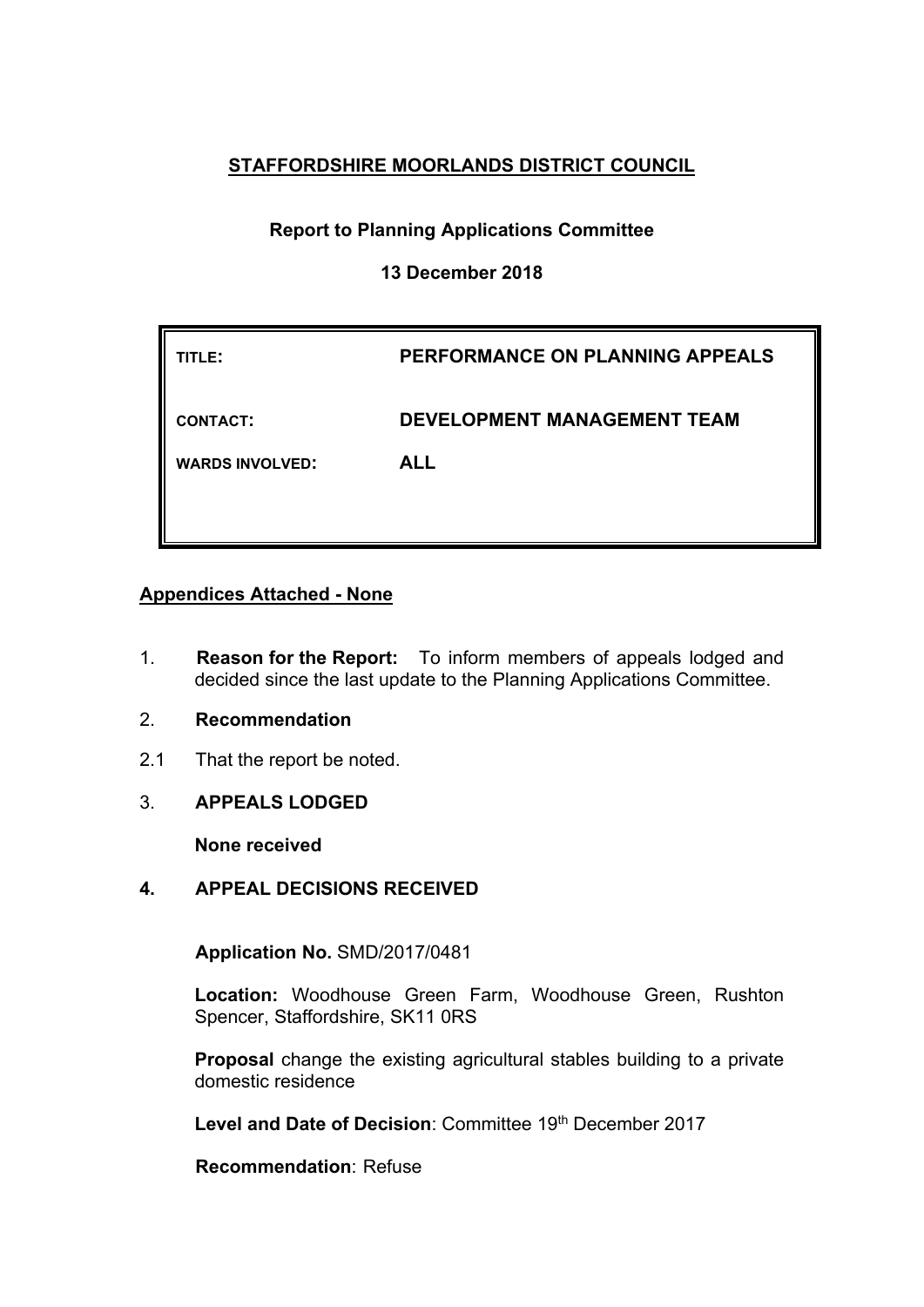**Decision**: Refused

**Appeal Decision and Date**: Dismissed 13th November 2018

**Method of Decision**: Written Representations

**Major / minor:** Minor

**Inspector:** Kevin Savage BA MPlan MRTPI

**Costs awarded:** No

## **Main Issues:**

- Three reasons were set out in the Council's decision notice. In summary, these stated that 1) the existing building was not appropriate, suitable or worthy of conversion, 2) the proposal would result in an isolated dwelling in the countryside, and 3) the proposed design of the building would be visually intrusive.
- Following the refusal, the Council granted permission1 for an alternative scheme submitted by the appellant in respect of the same site. This decision represents a fall-back position. The Council acknowledges that this decision establishes the principle of the conversion of the stables to a dwelling, and the acceptability of the site's location relative to local services. Therefore, I consider that there is no longer a dispute in respect of the first and second reasons for refusal, and I shall confine my analysis to the third reason for refusal.
- Therefore, the **main issue** in this case is the effect of the proposal on the character and appearance of the building and surrounding rural landscape.

## **Conclusions:**

The Inspector concluded:

 Given its position, and the stark differences between the existing and proposed elements in terms of materials and form, the extension would appear as an exposed and incompatible addition to the building. The glazed link would serve to further detach the extension from the existing building and increase its conspicuousness. The resulting building neither would neither wholly retain the existing utilitarian aesthetic, nor would it replace it with a more traditional appearance of a stone built farm building. Instead, it would be a mix of two styles which would result in a jarring and uncomfortable building. It would draw undue attention in views from the road and from neighbouring properties. The overall building would appear incompatible within its surroundings and would harm the character and appearance of the surrounding landscape.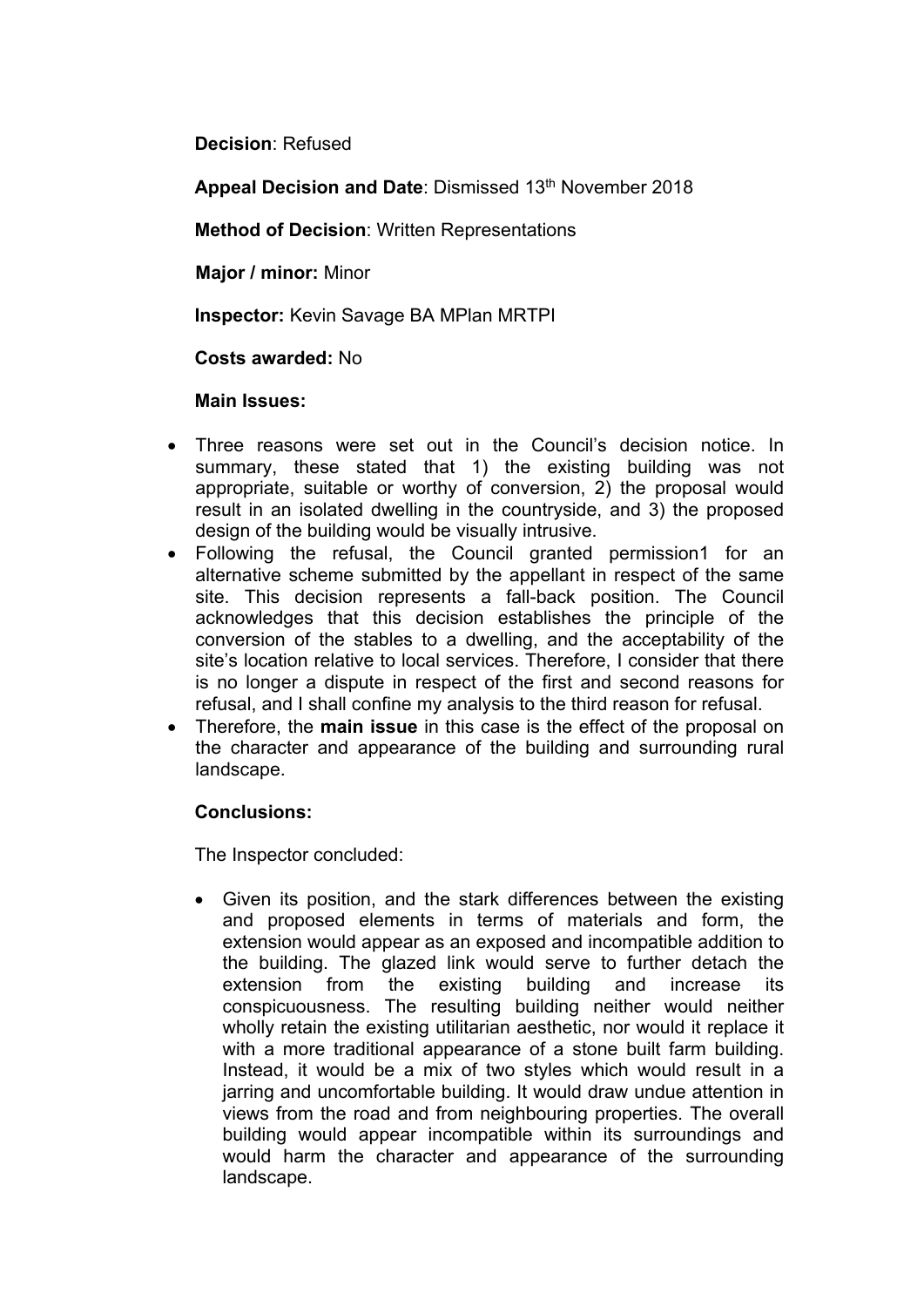## **Officer Comment:**

• This is a good decision for the Council and has demonstrated that the committee's concerns regarding the design of the original scheme were well-founded.

**Application No.** SMD/2017/0406

**Location:** land at Albert Street, Biddulph

**Proposal** 'new build of 3 No 2 storey 2 bedroom terraced houses'.

**Level and Date of Decision**: Delegated 16th February 2018

**Recommendation**: Refuse

**Decision**: Refused

**Appeal Decision and Date**: Dismissed 22nd November 2018

**Method of Decision**: Written Representations

**Major / minor:** Minor

**Inspector:** M Savage BSc (Hons) MCD MRTPI

**Costs awarded:** No

## **Main Issues:**

• The main issue is the effect of the proposed development on the character and appearance of the area having particular regard to the design of the dwelling and parking provision.

## **Conclusions:**

The Inspector concluded:

• The appeal scheme, by virtue of its incongruous rear dormers, stepped design and parking dominated frontage, would fail to respect the site and its surroundings. This would be harmful to the character and appearance of the area contrary to Policy DC1 of the DPD.

## **Officer Comment:**

 This is a good decision for the Council and has demonstrated that again that the Council is correct in expecting high standards of design throughout the Moorlands.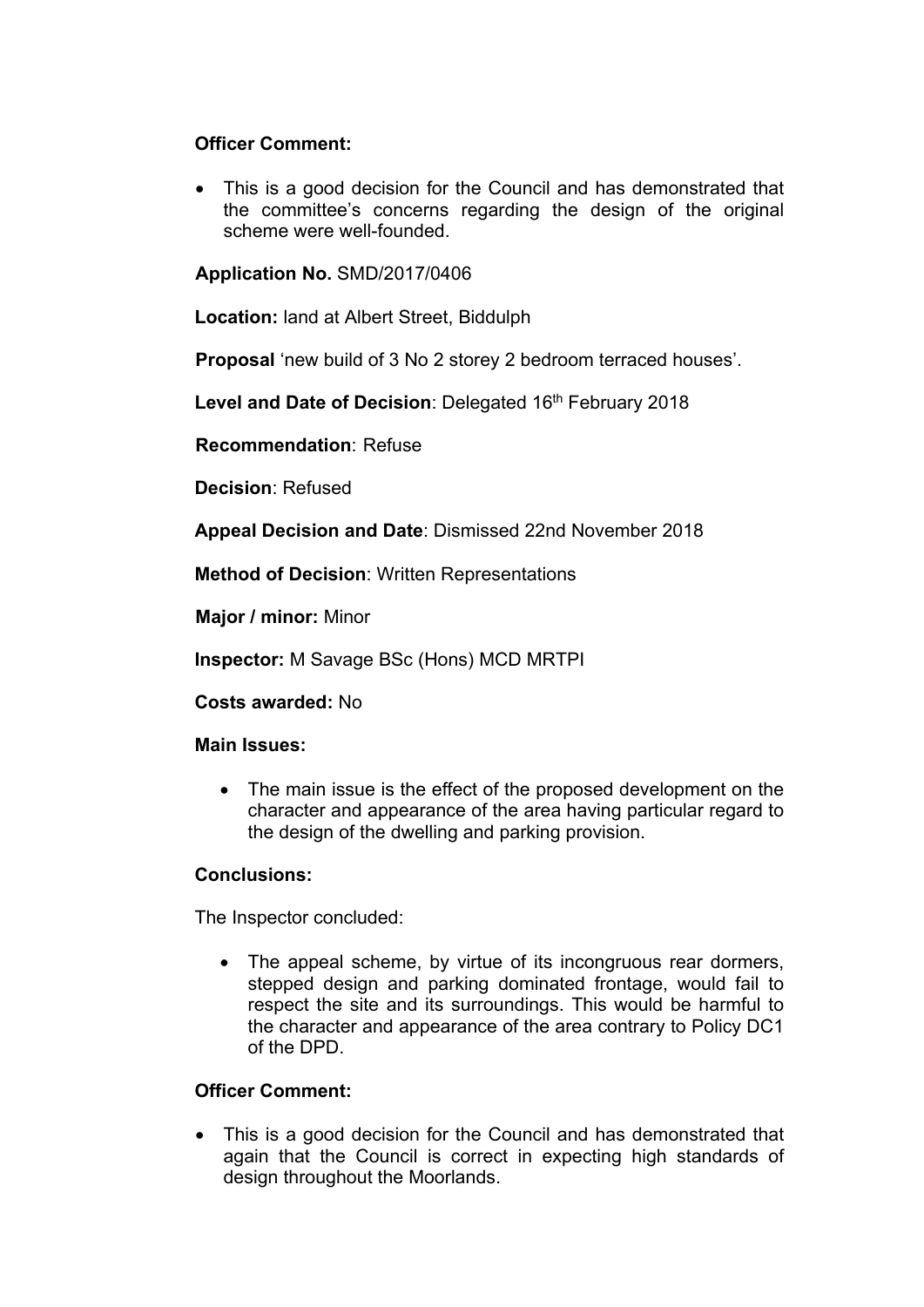• It is also noted that an application for costs was made and it is very pleasing to note that the application was dismissed, the Inspector concluding that the Council had acted reasonably in its refusal of the application

**Application No.** SMD/2017/0813

**Location:** land off Park Drive, Cheadle

**Proposal** 'new build of 3 No 2 storey 2 bedroom terraced houses'.

**Level and Date of Decision**: Delegated 16th February 2018

**Recommendation**: Refuse

**Decision**: Refused

**Appeal Decision and Date**: Dismissed 22nd November 2018

**Method of Decision**: Written Representations

**Major / minor:** Minor

**Inspector:** Rachel Walmsley BSc MSc MA MRTPI

**Costs awarded:** No

## **Main Issues:**

 This is the effect of the proposal on the character and appearance of the area.

## **Conclusions:**

The Inspector concluded:

- The increased height of the roof would be modest. Although the roof would have a greater presence in the overall appearance of the house, it would not be unduly prominent to detract from the design of the house or be considered disproportionate.
- The height of the roof would be barely higher than the height of the garage to Hill Top and would not exceed the height of surrounding properties. An exception to this is in relation to Esmerelda which the development would exceed the height of. Nonetheless, given the distance of separation between the two properties, the new dwelling would not appear overly dominant or incongruous alongside this existing property.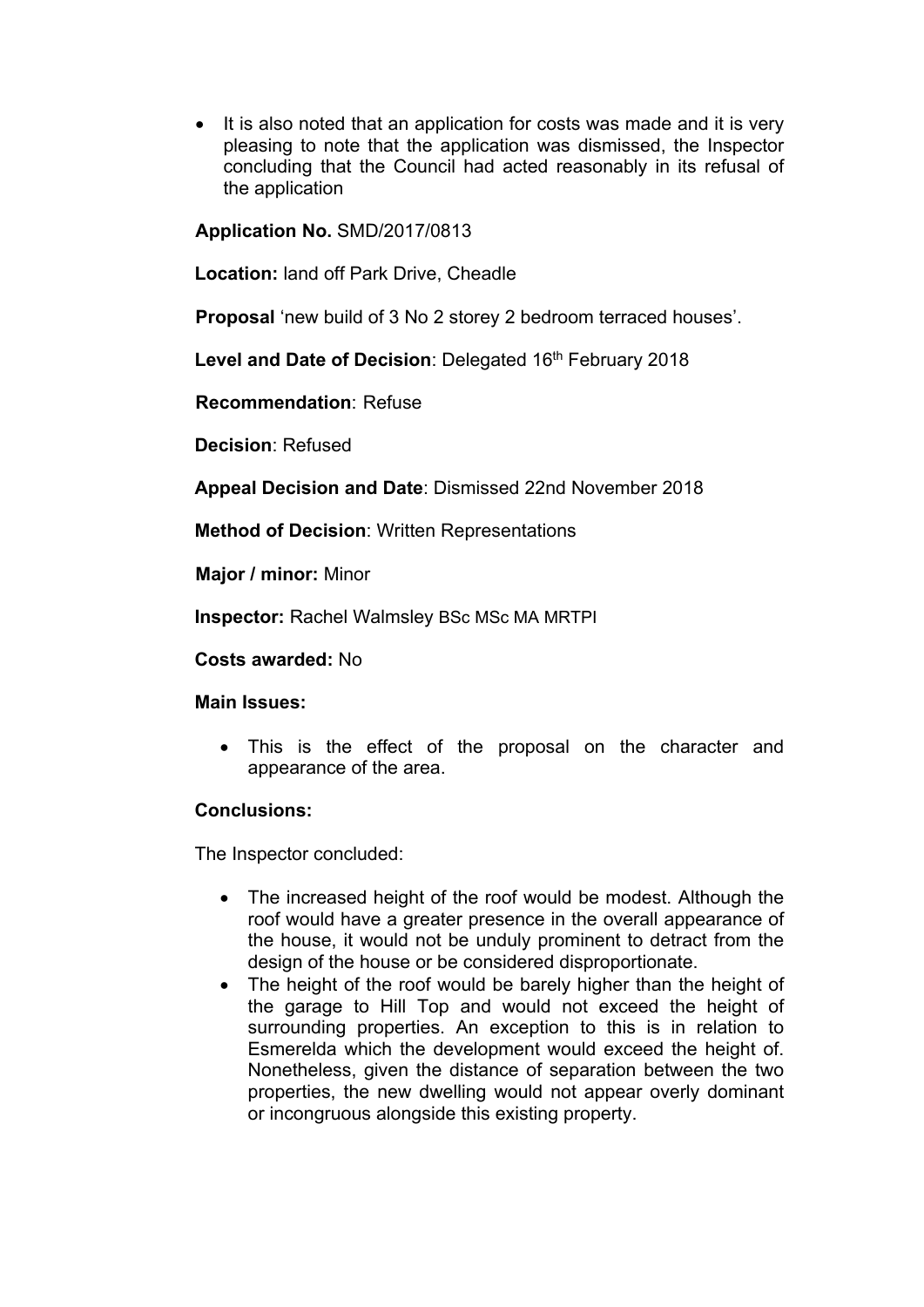## **Officer Comment:**

• The scheme which has been granted on approval at Appeal is one which was initially submitted by the applicant and following proactive discussions and officer negotiations a much improved design was secured which served to better protect the amenity of the neighbouring occupier and character and appearance of the area.. The applicant then resubmitted the original scheme which was refused. Unfortunately the Inspector did not share the Council's concerns for the amenity of neighbouring occupiers and the area generally and allowed the Appeal.

## **Application No.** SMD/2018/0116

**Location:** Land Adjacent to 2 Canal Cottages, Stanley Moss Road, **Stanley** 

**Proposal** 'proposed detached dwelling '.

**Level and Date of Decision**: Delegated 16th February 2018

**Recommendation**: Refuse

**Decision**: Refused

**Appeal Decision and Date**: Dismissed 22nd November 2018

**Method of Decision**: Written Representations

**Major / minor:** Minor

**Inspector:** Rachel Walmsley BSc MSc MA MRTPI

**Costs awarded:** No

## **Main Issues:**

- (i) whether the proposal would be inappropriate development in the Green Belt, taking into account the effect of the proposal on the openness of the Green Belt; and,
- (ii) (ii) if the development is inappropriate, whether the harm by reason of inappropriateness, and any other harm, is clearly outweighed by other considerations, so as to amount to the very special circumstances necessary to justify the development.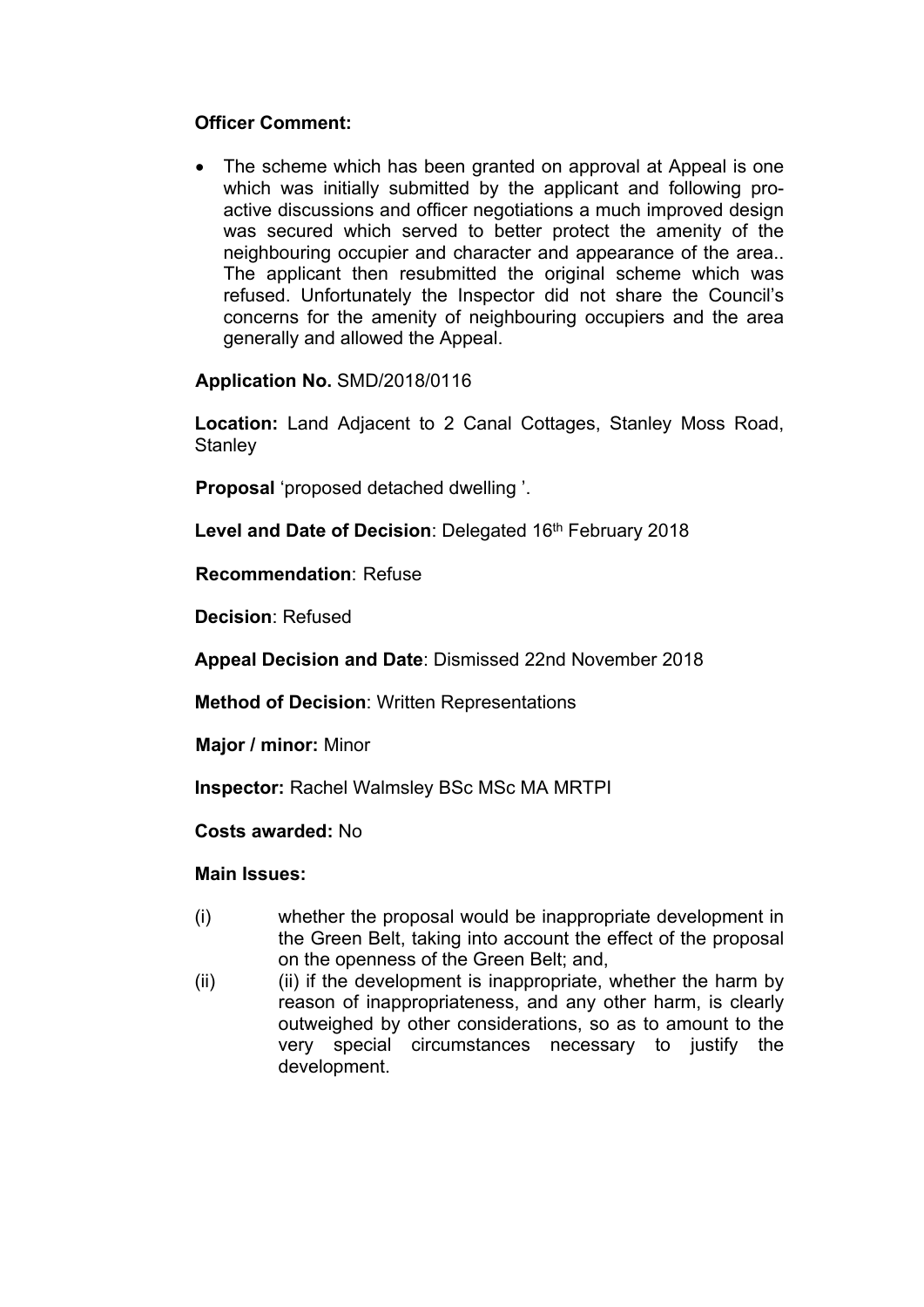## **Conclusions:**

The Inspector concluded:

- The appellant asserts that the appeal site is within an *obviously recognisable settlement.* The site is within a cluster of properties, as described above, but this is not the same as saying that the appeal site is within a village. The Framework does not specify what comprises a village or what its limits should be. A Court of Appeal3 case found that what comprised a village for the purpose of the Framework is a matter of planning judgement for the Inspector.
- There is nothing within the evidence before me that demonstrates that the appeal site is within the settlement boundaries of the villages of Endon, Stanley, Bagnell and Stockton Brook. When travelling about the site I observed that these villages are notable settlements. I also saw that the appeal site is disconnected from them, both visually and physically. The appellant suggests that the services and facilities within these villages and within settlements further away, including Hanley and Burslem, can be accessed from the site on foot and by bus respectively. However, this does not place the site within these villages.
- Therefore, when assessing whether or not the appeal site is within a village for the purposes of Green Belt policy, I find that the site is not within a village. As such the development would not meet exception e) of paragraph 145 of the Framework.
- Exception g) concerns limited infilling or the partial or complete redevelopment of previously developed land subject to its impact on the openness of the Green Belt. The Framework defines previously developed land as *land which is or was occupied by a permanent structure.* Excluded from this definition is land in builtup areas such as residential gardens and land that was previously developed but where the remains of the permanent structure or fixed surface tructure have blended into the landscape.
- The appellant maintains that the site is garden land, relating to a former dwelling on the site. Whilst enclosed by mature planting, the site has been left to go back to nature with no evidence of cultivation. The presence of building materials and a portacabin are testament to this, that alternative uses for the site have been found.
- I note that a pile of bricks exists on site. There is nothing within the evidence before me that connects these materials to an earlier dwelling. Nonetheless, even if I was to draw a connection between the two, for the reasons above, the appeal site is not previously developed land and as such, exception g) of paragraph 145 of the Framework does not apply.
- Openness in the context of the Green Belt means freedom from development.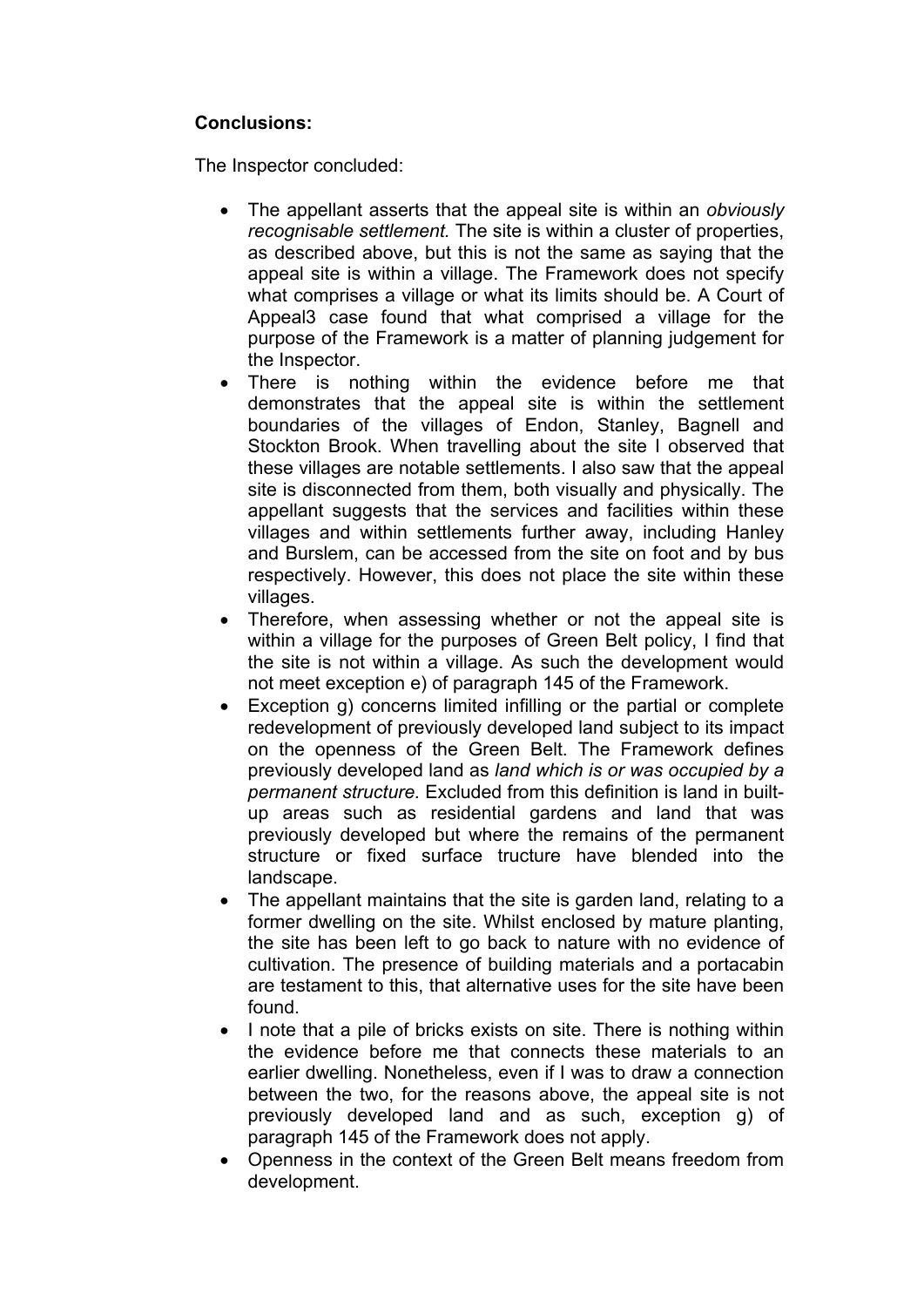• The proposal would result in the creation of a dwelling with a driveway and parking area. This would result in a significant quantum of development compared with what is currently on site. As a result the proposal would have a greater effect on openness than the existing site.

## **Officer Comment:**

 This is another very useful decision which supports the strong line which the Council has been taking in its defence of the Green Belt and also is of further assistance in the interpretation of what constitutes "limited infilling within a village".

## **Application No.** SMD/2017/0710

**Location:** 40 Fairview, Grange Road, Biddulph, ST8 7RY.

**Proposal** 'retrospective permission for the construction of a lean to tractor and trailer shed'.

**Level and Date of Decision: Delegated 25<sup>th</sup> January 2018** 

**Recommendation**: Refuse

**Decision**: Refused

**Appeal Decision and Date**: Dismissed 23rd November 2018

**Method of Decision**: Written Representations

**Major / minor:** Minor

**Inspector:** Rachel Walmsley BSc MSc MA MRTPI

**Costs awarded:** No

## **Main Issues:**

- whether the proposal would be inappropriate development in the Green Belt, taking into account the effect of the proposal on the openness of the Green Belt; and,
- if the development is inappropriate, whether the harm by reason of inappropriateness, and any other harm, is clearly outweighed by other considerations, so as to amount to the very special circumstances necessary to justify the development.
- if the development is inappropriate, whether the harm by reason of inappropriateness, and any other harm, is clearly outweighed by other considerations, so as to amount to the very special circumstances necessary to justify the development.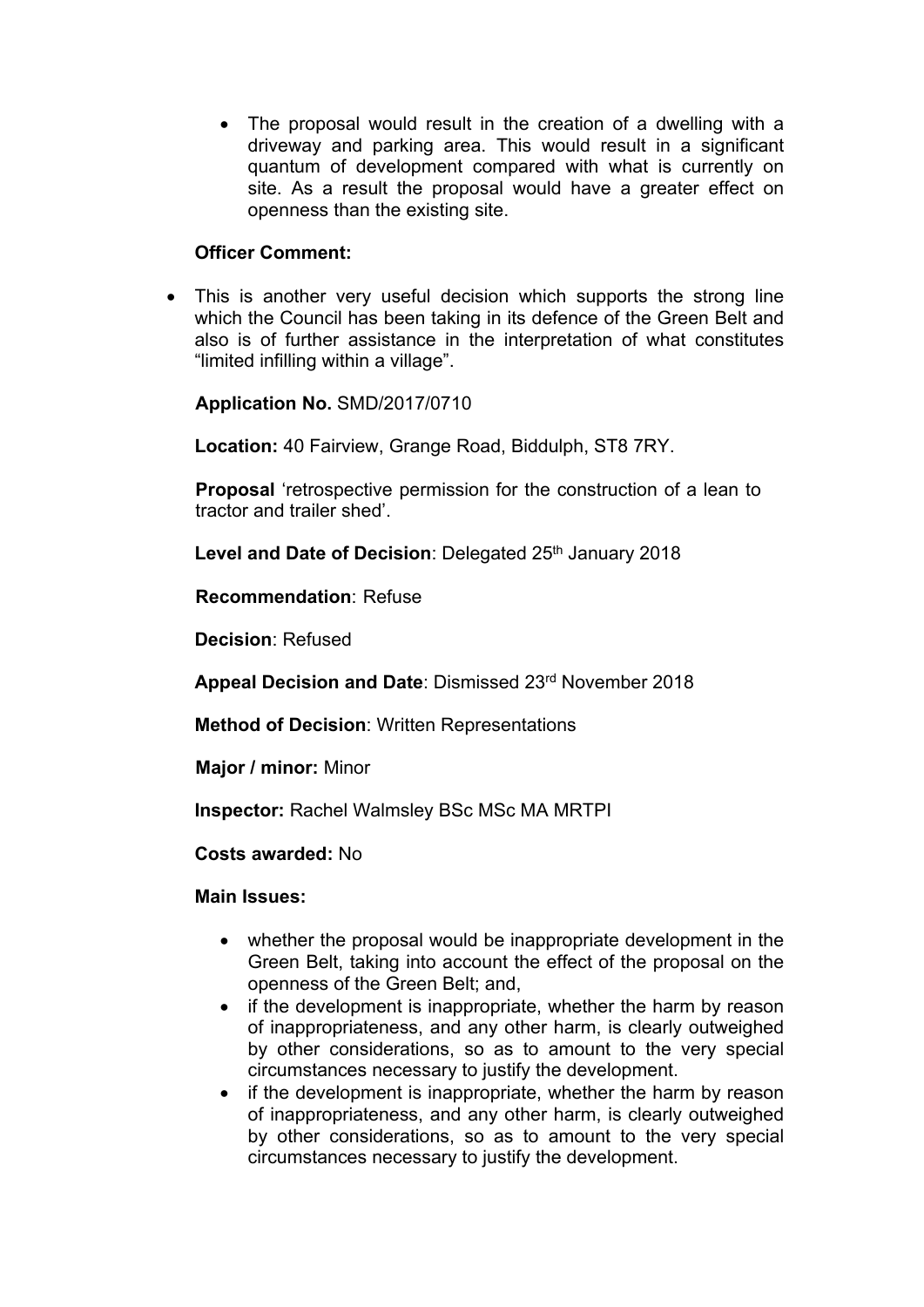## **Conclusions:**

The Inspector concluded:

- Exception c) of paragraph 145 refers to the extension or alteration of a building provided that it does not result in disproportionate additions over and above the size of the original building. There is no definition of 'disproportionate additions' within the Framework. Nonetheless, an assessment of proportionality should reasonably take into account the overall size increase in terms of volume and external dimensions as well as floorspace.
- The floorspace of the building is more than double that of the existing building. Furthermore, the roof profile is awkwardly juxtaposed to the existing building which altogether means that the development is disproportionate over and above the size of the original building. As such the proposal does not meet exception c) of paragraph 145 of the Framework.
- Whilst visible from the land around, including from a public footpath, the development does not appear overly dominant or incongruous to be considered out of keeping with or harmful to the character of the local landscape.
- The 'other considerations' identified carry limited weight in favour of the proposal and therefore do not clearly outweigh the substantial weight which I give to the harm identified. Consequently, the very special circumstances necessary to justify the development do not exist.

## **Officer Comment:**

 This is another decision which supports the strong line which the Council takes in respect of resisting inappropriate development in the Green Belt. It is worthy of note that despite the Inspector concluding that the building would not appear intrusive or incongruous in the landscape this did not outweigh the harm done to the Green Belt by virtue of being inappropriate development in principle.

**Application No.** SMD/2018/0333

**Location:** 8 Coalport Close, Cheadle, Staffordshire, ST10 1DS.

**Proposal** 'single storey extension'.

Level and Date of Decision: Delegated 25<sup>th</sup> January 2018

**Recommendation**: Refuse

**Decision**: Refused

**Appeal Decision and Date**: Dismissed 23rd November 2018